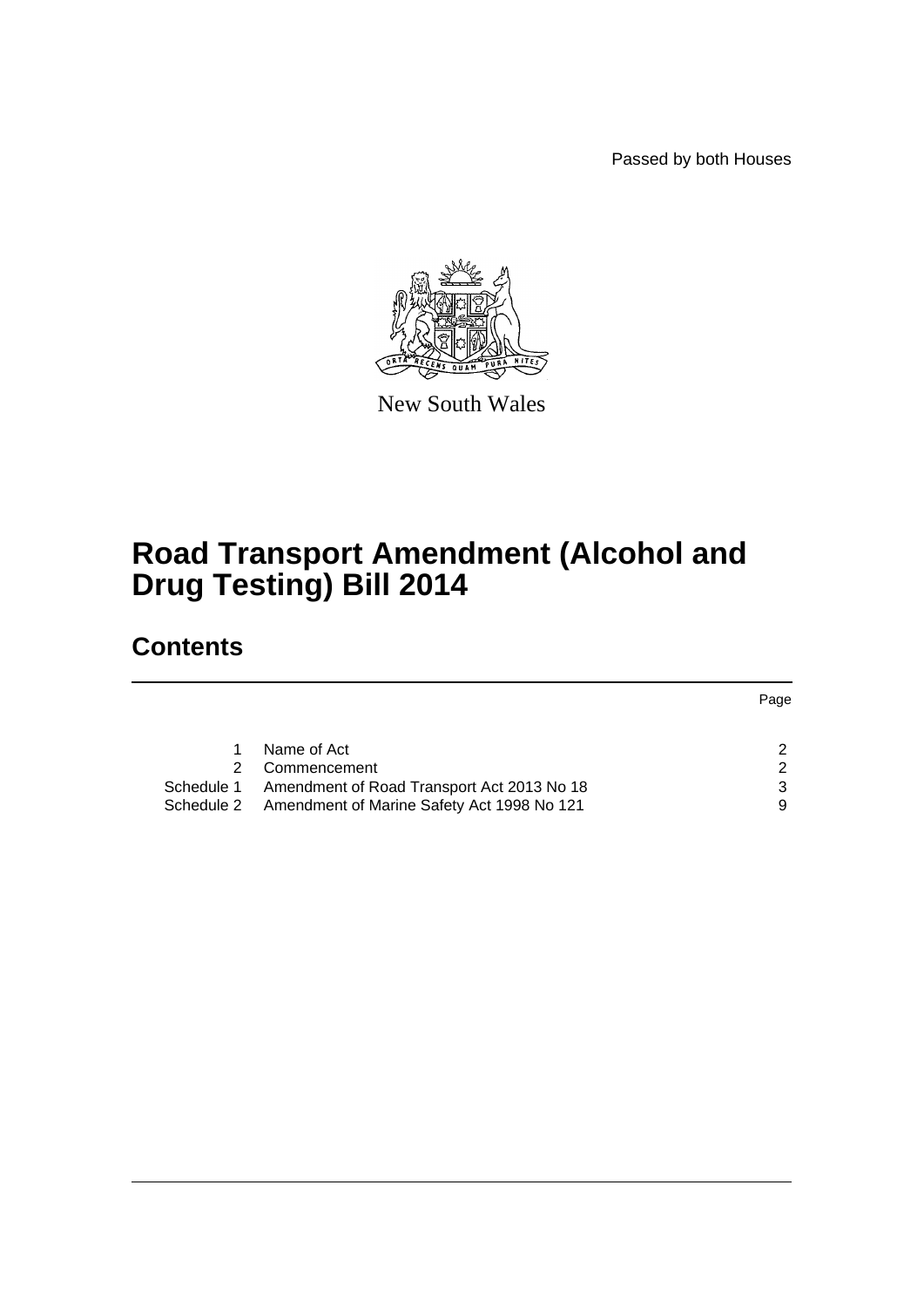*I certify that this PUBLIC BILL, which originated in the LEGISLATIVE COUNCIL, has finally passed the LEGISLATIVE COUNCIL and the LEGISLATIVE ASSEMBLY of NEW SOUTH WALES.*

*Legislative Council 2014* *Clerk of the Parliaments*



New South Wales

# **Road Transport Amendment (Alcohol and Drug Testing) Bill 2014**

Act No , 2014

An Act to amend the *Road Transport Act 2013* and the *Marine Safety Act 1998* to make further provision with respect to alcohol and drug testing; and for other purposes.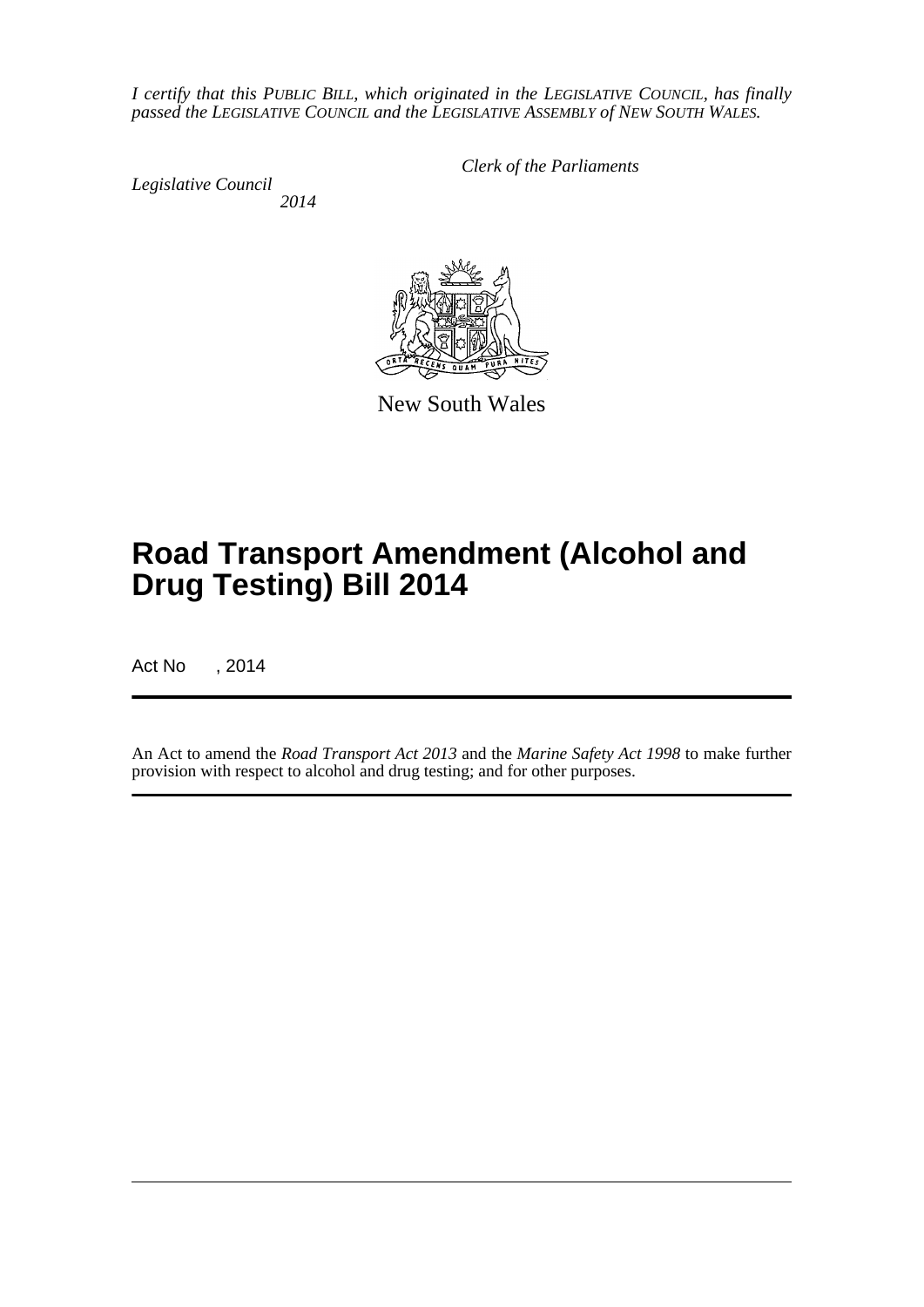## <span id="page-2-0"></span>**The Legislature of New South Wales enacts:**

## **1 Name of Act**

This Act is the *Road Transport Amendment (Alcohol and Drug Testing) Act 2014*.

## <span id="page-2-1"></span>**2 Commencement**

This Act commences on a day or days to be appointed by proclamation.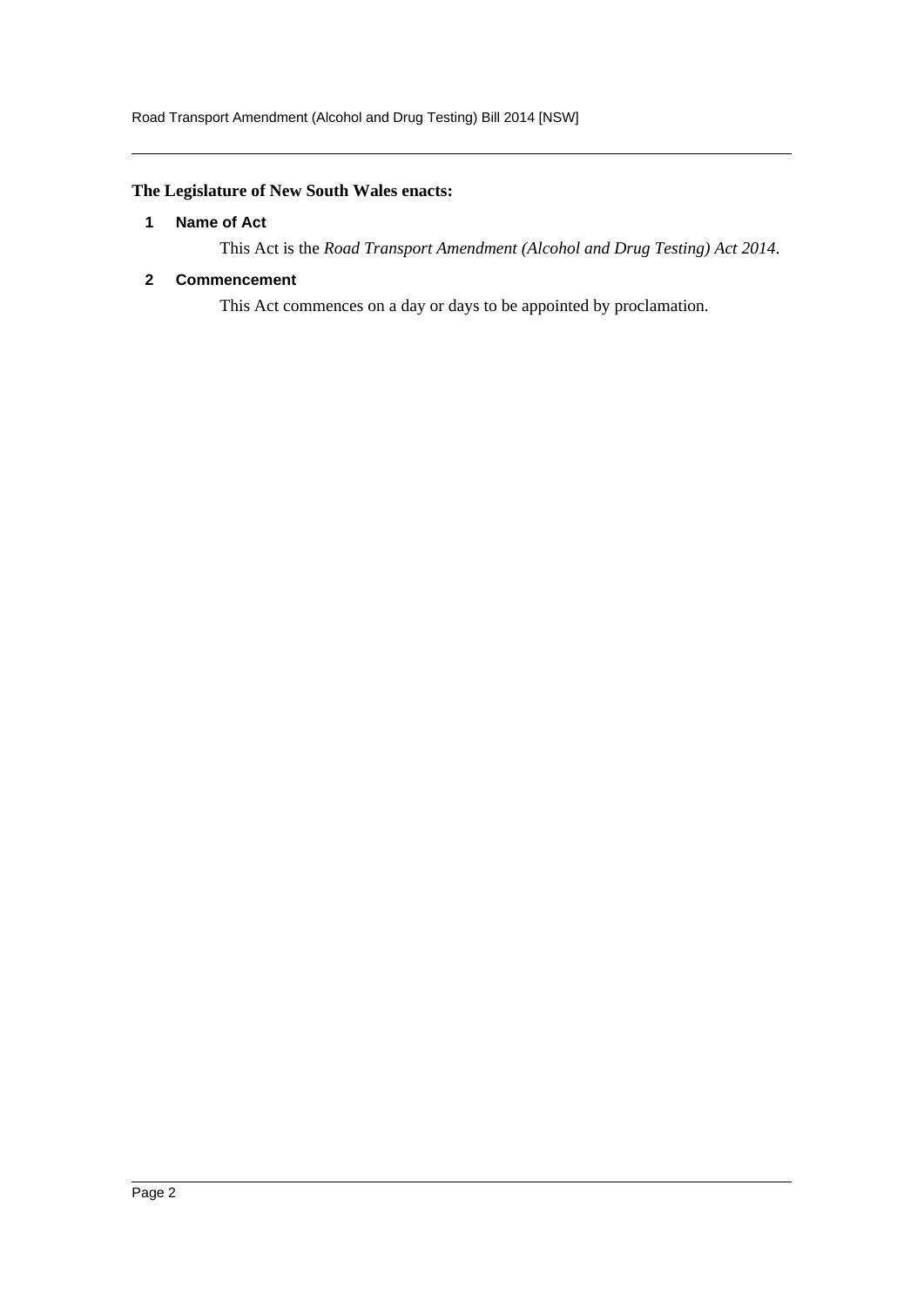## <span id="page-3-0"></span>**Schedule 1 Amendment of Road Transport Act 2013 No 18**

## **[1] Section 205 Disqualification for certain major offences**

Insert "(a), (b) or (c)" after "clause 17 (1)" wherever occurring in section 205 (2) (c) and (3) (c).

## **[2] Section 208 Definitions**

Insert "or 17 (1) (a1)" after "16 (1) (b)" in paragraph (g) of the definition of *alcohol-related major offence*.

### **[3] Section 210 Disqualification period may be suspended for participation in interlock program**

Insert "or  $17 (1) (a)$ " after "16 (1) (b)" wherever occurring in items 1 and 2 in Column 1 of the Table.

#### **[4] Section 224 When immediate licence suspension notice may be issued by police officer**

Omit "17 (2)" from section 224 (1) (b). Insert instead "17 (1) (a1) or (2)".

## **[5] Schedule 3 Testing for alcohol and drug use**

Insert after clause 2 (2) (a):

(a1) for a blood sample taken under clause 5A—at any time after the expiration of 4 hours from the occurrence of the event that entitled the officer under clause 3 (1) to require the person to submit to a breath test, or

## **[6] Schedule 3, clause 2 (2) (e)**

Omit "referred to in clause 13 (2) (a) (i) or (ii) because of which the officer was entitled to require the person to submit to the assessment or provide the sample".

Insert instead "that entitled a police officer under clause 3 (1) to require the person to submit to the breath test that entitled a police officer under clause 13 (1) to require the person to submit to a sobriety assessment".

## **[7] Schedule 3, clause 4 (2) (d)**

Insert at the end of clause  $4(2)(c)$ :

, and

(d) if clause 5A permits the taking of a blood sample from the person—take the person (or cause the person to be taken) with such force as may be necessary to a hospital or a prescribed place and there detain the person (or cause the person to be detained) for the purpose of the person providing such a blood sample in accordance with clause 5A.

## **[8] Schedule 3, clause 5A**

Insert after clause 5:

## **5A Taking blood sample following arrest**

(1) A police officer may require a person to provide a sample of the person's blood (whether or not the person consents to the provision of the sample) in accordance with the directions of an authorised sample taker if the person has been physically unable to submit to a breath analysis as directed under this Division.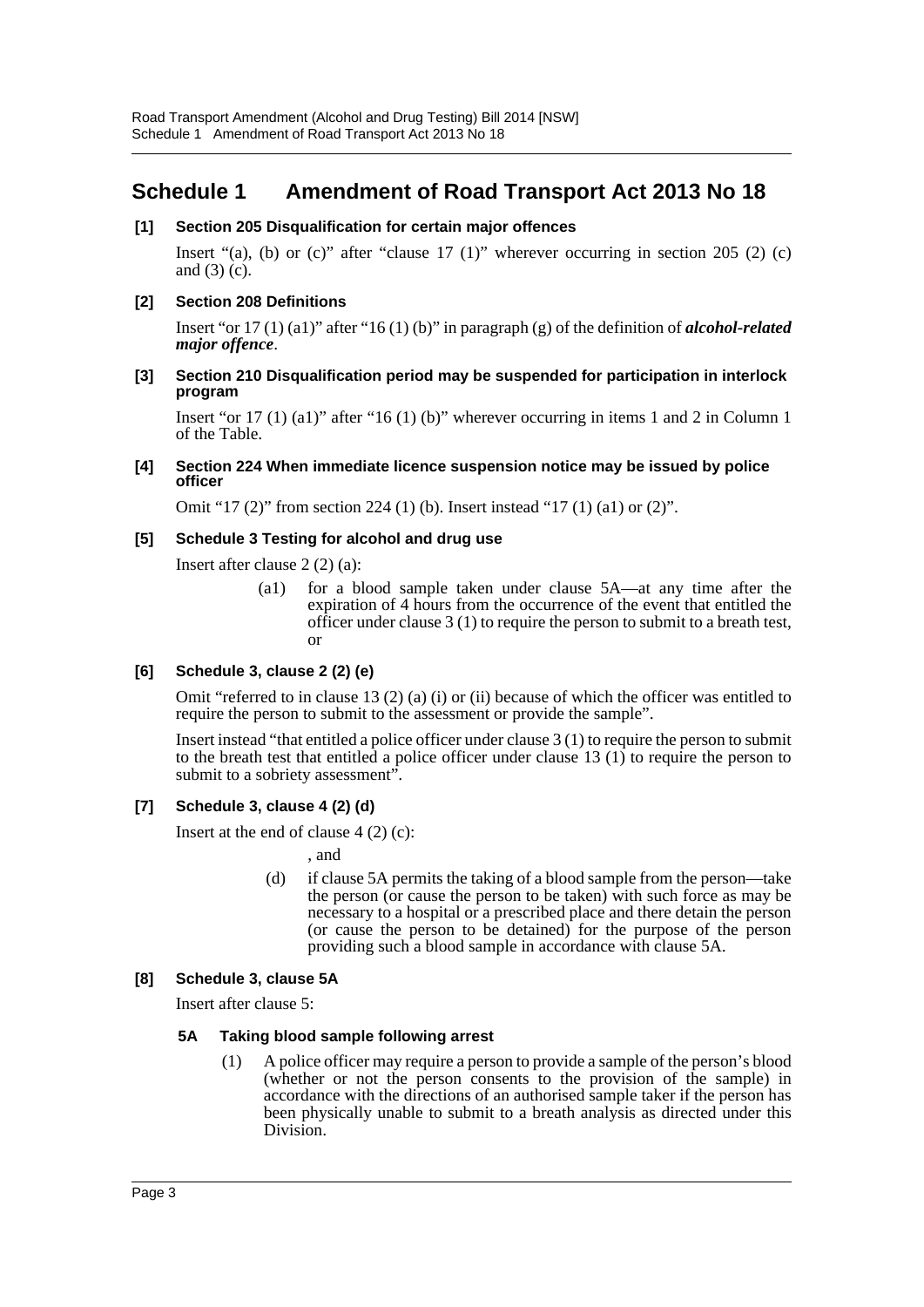(2) An authorised sample taker is under a duty to take the sample if the authorised sample taker is informed by the police officer that the sample is required to be taken for the purposes of this clause.

**Note.** A refusal or failure by the authorised sample taker to take a sample that the authorised sample taker is required to take under this Schedule may constitute an offence against clause 20.

(3) A blood sample taken under this clause may be used for the purpose of conducting an analysis to determine the concentration of alcohol in the blood. **Note.** Part 4 provides for the procedures in relation to the taking and analysis of samples taken under this clause.

## **[9] Schedule 3, clause 6 (4) and (5)**

Insert after clause 6 (3):

- (4) A police officer may direct a person who has submitted to an oral fluid test under subclause (1) to remain at or near the place of testing in accordance with the police officer's directions for such period as is reasonable in the circumstances to enable the test to be completed.
- (5) A person must comply with any direction given to the person under subclause (4).

Maximum penalty: 10 penalty units.

## **[10] Schedule 3, clause 9 (1) (b)**

Insert "physically" after "been".

## **[11] Schedule 3, clause 13 (1) (a)**

Insert "by reason of the occurrence of an event referred to in clause 3 (1) (a) or (b)" after "Division 2".

## **[12] Schedule 3, clause 13 (2) (a)**

Omit the paragraph. Insert instead:

- (a) a police officer has a reasonable belief that the person may be under the influence of a drug:
	- (i) by the way in which the person:
		- (A) is or was driving a motor vehicle on a road, or
		- (B) is or was occupying the driving seat of a motor vehicle on a road and attempting to put the vehicle in motion, or
	- (ii) by the behaviour, condition or appearance of the person at the time of or after the relevant event referred to in subclause (1) (a), and

## **[13] Schedule 3, note to clause 13**

Insert at the end of the clause:

**Note.** Clause 2 (2) (e) provides for the period after the expiration of which a police officer cannot require a person who has been required to submit to a sobriety assessment, to provide a blood or urine sample under clause 15.

## **[14] Schedule 3, clause 17 (1) (a1) and (a)**

Omit clause 17 (1) (a). Insert instead:

(a1) to submit to the taking of a blood sample under clause 5A in accordance with the directions of the sample taker, or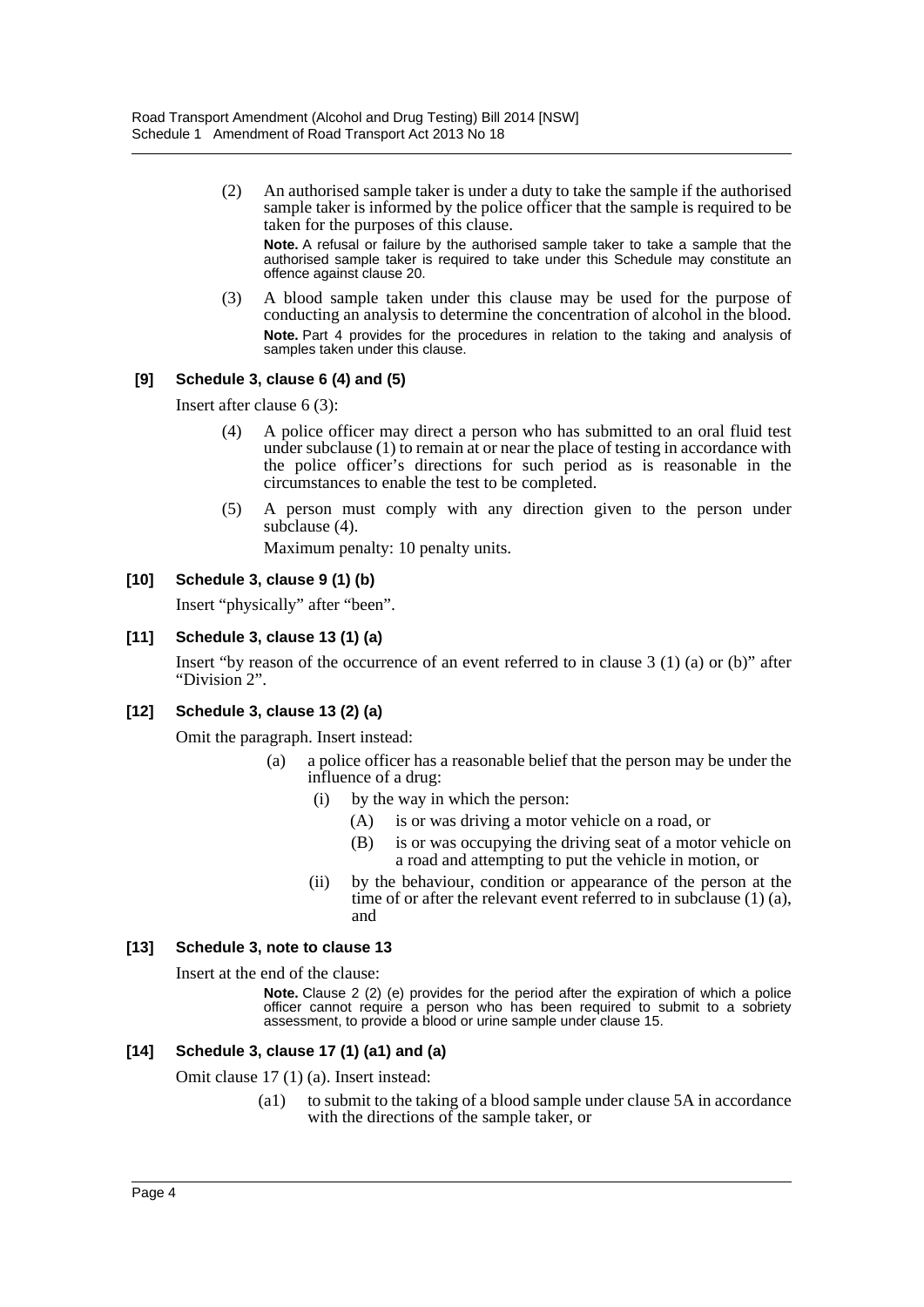(a) to submit to the taking of a blood sample under clause 9, 12 or 15 in accordance with the directions of the sample taker, or

## **[15] Schedule 3, clause 18 (1) (b)**

Insert "or provides a sample of the person's blood" after "breath analysis".

## **[16] Schedule 3, clause 18 (1) (f) and (g)**

Omit "referred to in clause 13 (2) (a) (i) or (ii) in respect of which the person has been required by a police officer" wherever occurring.

Insert instead "that entitled a police officer under clause 3 (1) to require the person to submit to the breath test that entitled a police officer under clause 13 (1) to require the person".

#### **[17] Schedule 3, clause 18 (3) (f)**

Omit "referred to in clause 13 (2) (a) (i) or (ii)".

Insert instead "that entitled a police officer under clause 3 (1) to require the person to submit to the breath test that entitled a police officer under clause 13  $(1)$  to require the person to submit to the sobriety assessment".

#### **[18] Schedule 3, clause 18 (4)**

Insert "who is responsible" after "rules)" in the definition of *appropriate health professional*.

### **[19] Schedule 3, clause 22 (1)**

Insert ", urine" after "blood".

**[20] Schedule 3, clause 22 (2) (a)**

Insert "or urine" after "blood".

#### **[21] Schedule 3, clause 25 (2)**

Omit the subclause. Insert instead:

- (2) A urine sample taker must:
	- (a) place the sample into a container, and
	- (b) fasten and seal the container, and
	- (c) mark or label the container for future identification, and
	- (d) give to the person from whom the sample is taken a certificate relating to the sample that contains sufficient information to enable the sample to be identified as a sample of that person's urine, and
	- (e) make appropriate arrangements for the urine sample to be submitted to a prescribed laboratory for analysis by an analyst.

#### **[22] Schedule 3, clause 27 (2)**

Omit "the analyst" where secondly occurring. Insert instead "the laboratory".

## **[23] Schedule 3, clauses 27 (4), 41 (2) and 42 (1)**

Insert "at the direction or" after "acting" wherever occurring.

## **[24] Schedule 3, clause 31 (2) (a)**

Omit "breath analysing instrument operated". Insert instead "breath analysis carried out".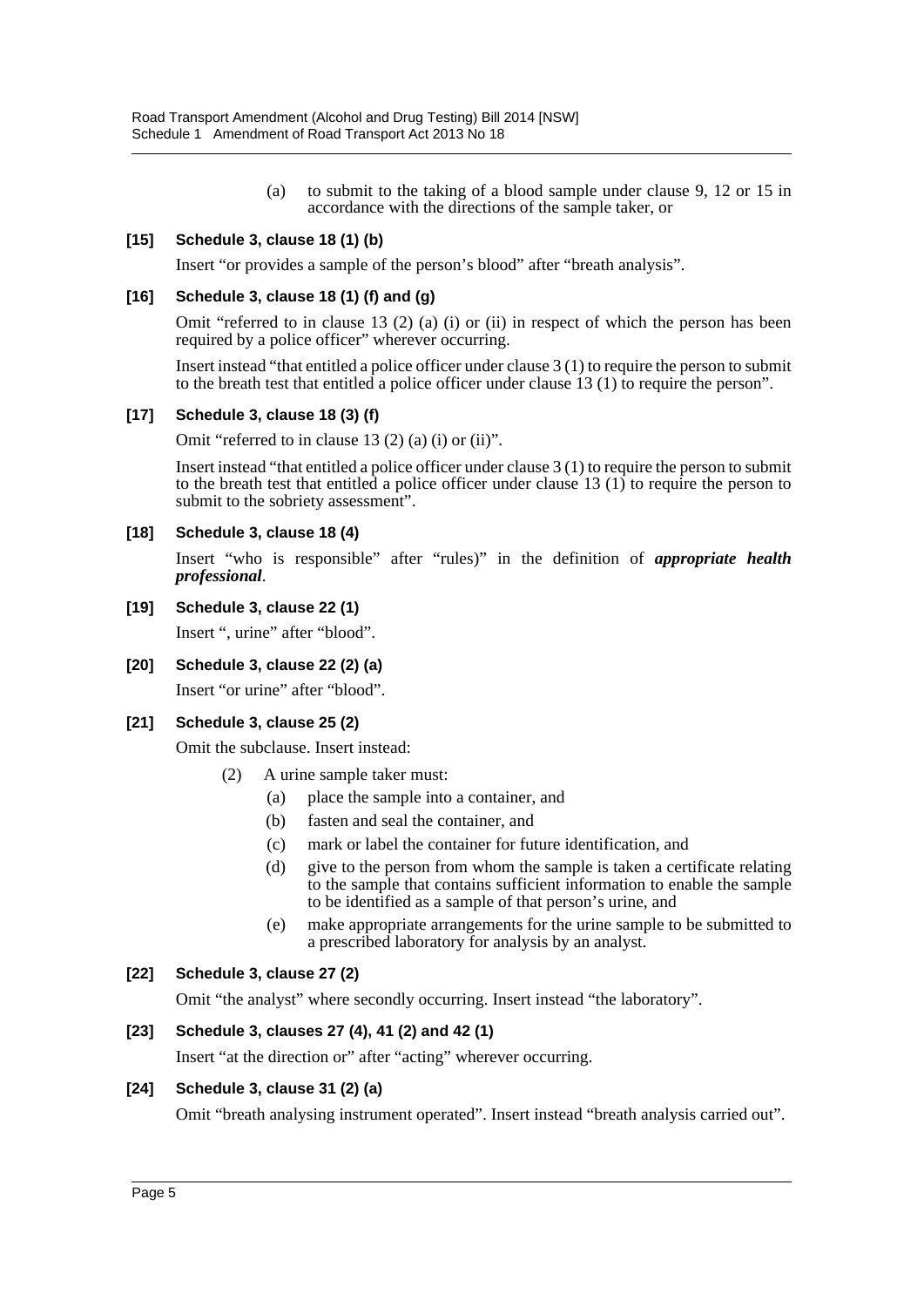## **[25] Schedule 3, clause 35 (2) (a) and (3)**

Omit "operate breath analysing instruments" wherever occurring.

Insert instead "carry out a breath analysis".

## **[26] Schedule 3, clause 36 (5) (a)**

Omit the paragraph. Insert instead:

(a) that a sample of a specified person's blood, urine or oral fluid was received, on a specified day, in a container submitted for analysis under this Schedule,

## **[27] Schedule 3, clause 36 (5) (b), (c) and (j)**

Omit "by the analyst" wherever occurring.

## **[28] Schedule 3, clause 36 (5) (d) (i) and (e) (i)**

Omit "the analyst carried out an analysis of the sample" wherever occurring.

Insert instead "an analysis of the sample was carried out".

## **[29] Schedule 3, clause 36 (5) (f) (i)**

Omit "the analyst carried out an oral fluid analysis of the sample".

Insert instead "an oral fluid analysis of the sample was carried out".

## **[30] Schedule 3, clause 36 (9)**

Omit the subclause. Insert instead:

(9) **Definitions**

In this clause:

*interstate analyst* means a person (however described) who analyses, or who supervised or directed the analysis of, a blood, urine or oral fluid sample in another jurisdiction.

*interstate sample taker* means a person (however described) who takes, or who supervised or directed the taking of, a blood, urine or oral fluid sample in another jurisdiction.

## **[31] Schedule 3, clause 40 (2) (a) and (b)**

Omit the paragraphs. Insert instead:

- (a) is required by a police officer to submit to a breath test by reason of the occurrence of an event referred to in clause  $3(1)(a)$ , (b) or (c) and, as a consequence, to submit to a breath analysis or to provide a sample of the person's blood under Division 2 of Part 2, and
- (b) submits to the breath analysis in accordance with the directions of a police officer, or to the taking of a blood sample in accordance with the directions of an authorised sample taker,

## **[32] Schedule 3, clause 40 (2) (c) and (d)**

Omit "intoxicating liquor" wherever occurring. Insert instead "alcohol".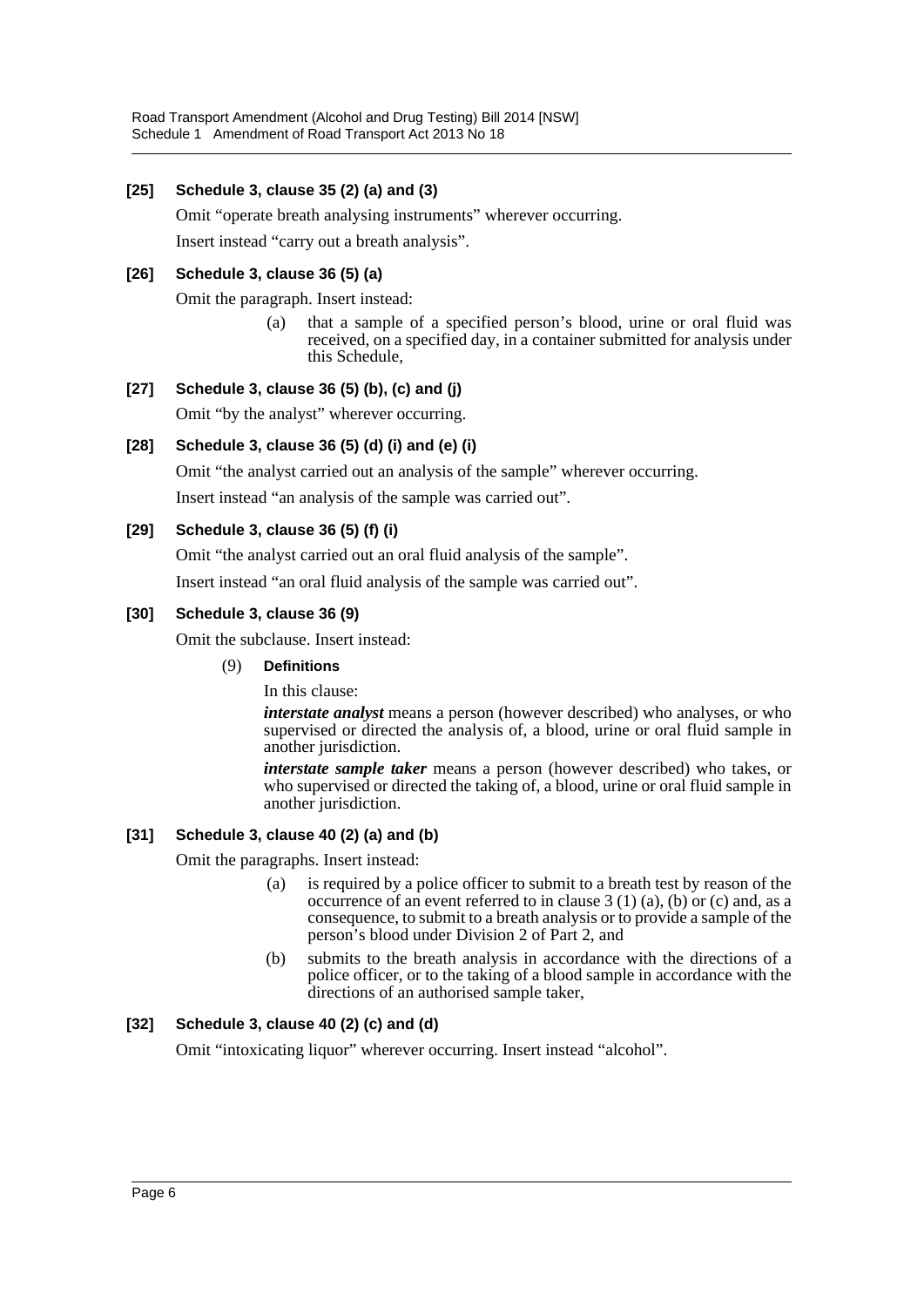## **[33] Schedule 3, clause 40 (3A) and (3B)**

Insert after clause 40 (3):

- (3A) A person:
	- (a) who submits to the taking of a blood sample under clause 5A, or
	- (b) who is prosecuted for failing or refusing to submit to the taking of a blood sample under clause 5A but who is able to establish the defence under clause 17 (4) in relation to the prosecution,

is not liable to be convicted of an offence against clause 16 (1) (b) in relation to the person's inability to submit to a breath analysis that gave rise to the requirement to provide a blood sample.

(3B) A person is not liable to be convicted of both an offence against clause 16 (1) (b) and an offence against clause 17 (1) (a1) if the offences arose directly or indirectly out of the same circumstances.

## **[34] Schedule 3, clause 41 (1)**

Insert "determine the concentration of alcohol or" after "used by an analyst to".

## **[35] Schedule 4 Savings, transitional and other provisions**

Insert at the end of the Schedule with appropriate Part and clause numbering:

## **Part Provisions consequent on enactment of Road Transport Amendment (Alcohol and Drug Testing) Act 2014**

## **Definition**

In this Part:

*amending Act* means the *Road Transport Amendment (Alcohol and Drug Testing) Act 2014*.

#### **Convictions for offences in periods preceding conviction for certain new offences**

(1) In this clause:

*new provision* means any of the following provisions of Schedule 3:

- (a) clause 17 (1) (a1),
- (b) clause 18 (1) (b), (f) or (g), as amended by the amending Act,

and, in relation to a provision referred to in paragraph (b), a reference to the commencement of a new provision is a reference to the commencement of the relevant amendment.

- (2) For the purposes of section 9, a conviction for an equivalent offence within the applicable re-offending period for an offence against a new provision is a conviction for such an offence during that period regardless of whether that period commenced before or after the commencement of the new provision.
- (3) For the purposes of section 203, an application of section 10 of the *Crimes (Sentencing Procedure) Act 1999* during the period of 5 years before a court's determination in respect of a charge for an offence against a new provision is an application of section 10 of that Act during that period, regardless of whether that period commenced before or after the commencement of the new provision.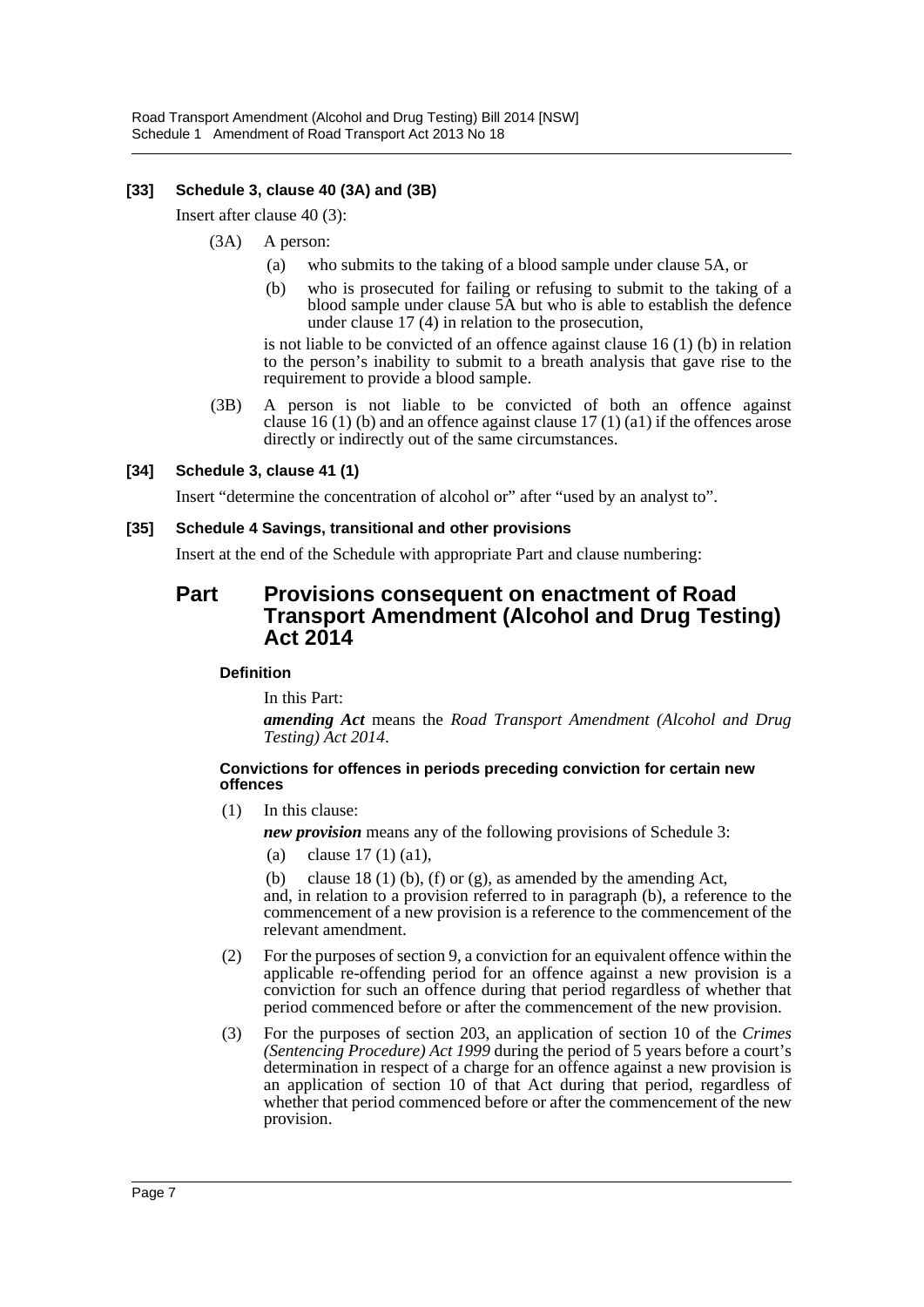- (4) For the purposes of section 205 or 217, a conviction for a major offence during the period of 5 years before a conviction for an offence against a new provision is a conviction for such an offence during that period regardless of whether that period commenced before or after the commencement of the new provision.
- (5) For the purposes of section 210, a conviction for an alcohol-related major offence during the period of 5 years before a conviction for an offence against clause 17 (1) (a1) of Schedule 3 is a conviction for such an offence during that period regardless of whether that period commenced before or after the commencement of clause 17 (1) (a1).
- (6) For the purposes of section 214, a conviction for an offence against clause  $17(1)(a1)$  of Schedule 3 during an interlock participation period is a conviction for a major offence during that period whether or not that period commenced before or after the commencement of clause 17 (1) (a1).

#### **Application of amendment relating to sobriety assessments**

The amendment made to clause 18 (3) (f) of Schedule 3 by the amending Act applies only in relation to an offence committed after the commencement of that amendment.

#### **Application of certain amendments relating to procedures for taking urine samples**

The amendments made to clause 22 of Schedule 3 by the amending Act apply in relation to a urine sample only if it was taken after the commencement of those amendments.

#### **Notification by police officer before analysis of sample relating to fatal accident**

A notification under clause 27 (2) of Schedule 3 before its amendment by the amending Act is taken to be a notification under that provision as amended, in relation to an analysis of a sample to which the notification relates carried out after the commencement of the amendment.

#### **Application of certain amendments relating to certificate evidence by analysts and authorised sample takers**

- (1) The amendments made to clause 36 (5) of Schedule 3 by the amending Act apply to a certificate in relation to a sample regardless of whether the sample was received by or on behalf of an analyst before or after the commencement of those amendments.
- (2) Clause 36 (9) of Schedule 3, as amended by the amending Act, applies in relation to a certificate referred to in clause 36 (6) regardless of whether the sample to which the certificate relates was taken before or after the commencement of that amendment.

## **Authorisation of certain police officers to carry out breath analyses**

A police officer who had undertaken a training course in breath analysis conducted by the NSW Police Force before carrying out a breath analysis on or after 1 December 1999 and before 21 February 2014 is taken to have been authorised by the Commissioner of Police to operate a breath analysing instrument, and the breath analysis is taken to have been a breath analysis carried out by a police officer authorised to do so under clause 5 (2) of Schedule 3 or section 15 (2) of the *Road Transport (Safety and Traffic Management) Act 1999* (as appropriate).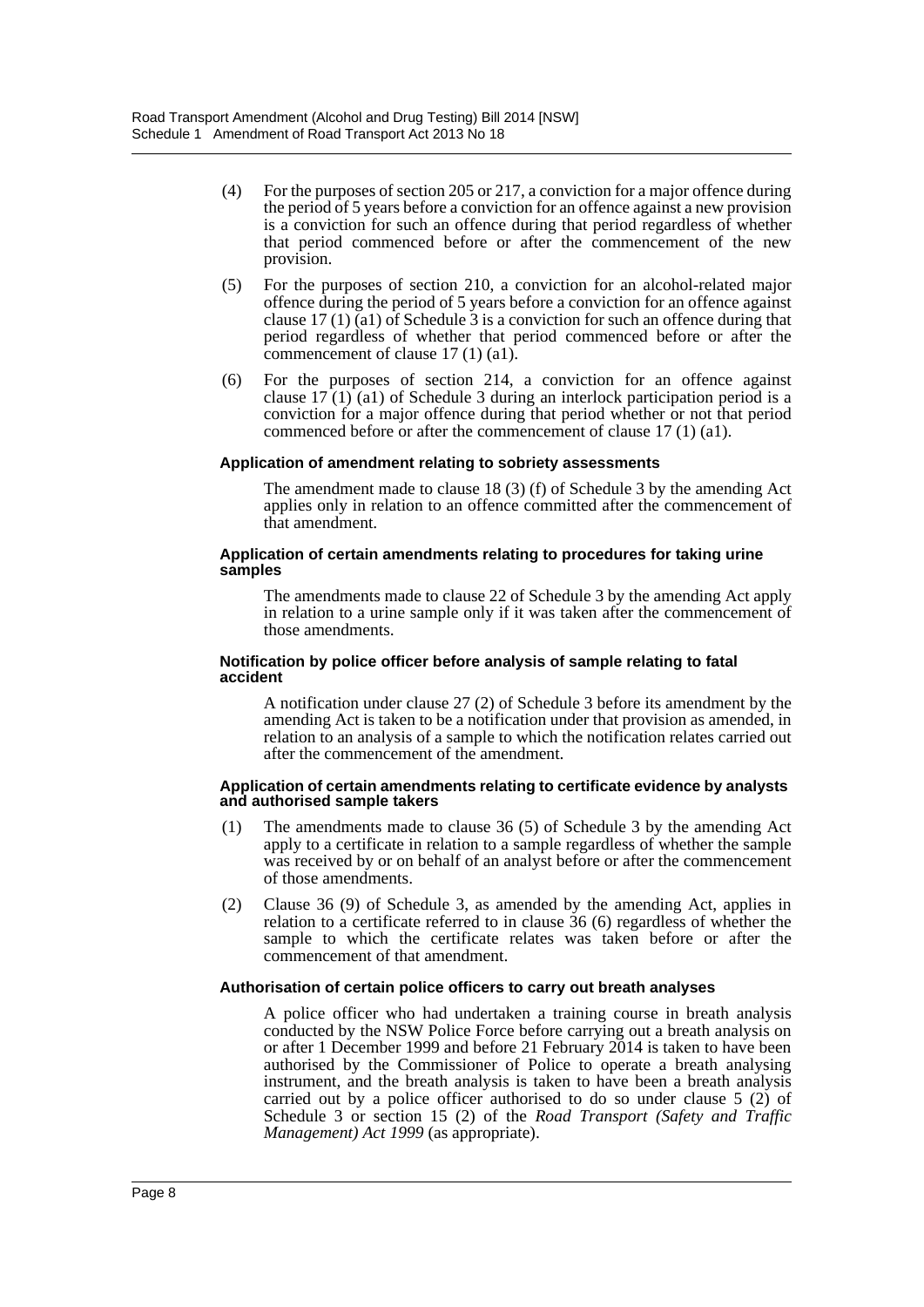# <span id="page-9-0"></span>**Schedule 2 Amendment of Marine Safety Act 1998 No 121**

**[1] Schedule 1 Alcohol and drug use—random breath testing and related matters** Omit "**and breath analysis**" from the heading to Part 2.

Insert instead "**, breath analysis and related sample taking**".

## **[2] Schedule 1, clause 3 (2) (d)**

Insert at the end of clause 3 (2) (c):

, and

(d) if clause 4A permits the taking of a blood sample from the person—take the person (or cause the person to be taken) with such force as may be necessary to a hospital or a prescribed place and there detain the person (or cause the person to be detained) for the purpose of the person providing such a blood sample in accordance with clause 4A.

## **[3] Schedule 1, clause 4A**

Insert after clause 4:

## **4A Taking blood sample following arrest**

- (1) An authorised officer may require a person to provide a sample of the person's blood (whether or not the person consents to the provision of the sample) in accordance with the directions of an authorised sample taker if the person has been physically unable to submit to a breath analysis as directed under clause 4.
- (2) The authorised officer must inform any such authorised sample taker that the blood sample is required to be taken for the purposes of this clause.
- (3) A blood sample taken under this clause may be used for the purpose of conducting an analysis to determine the concentration of alcohol in the blood.
- (4) Subject to subclause (3), clause 20 (3)–(5A) and (8)–(10) and the offences and defence under clause  $22(5)-(7)$  apply in relation to a requirement to take a blood sample under this clause in the same way as they apply in relation to a requirement to take a blood sample for the purposes of Part 5 of this Schedule. **Note.** Clause 20 provides for procedures for the taking of blood samples by authorised sample takers and for analysis of samples. Clause 22 (5) and (7) provide for related offences applying to authorised sample takers and persons from whom the blood sample is required to be taken.
- (5) A person who is required by an authorised officer under subclause (1) to provide a sample of the person's blood must not refuse or fail to submit to the taking of the sample of blood in accordance with the directions of an authorised sample taker.

Maximum penalty: 30 penalty units or imprisonment for 18 months or both (in the case of a first offence) or 50 penalty units or imprisonment for 2 years or both (in the case of a second or subsequent offence).

(6) It is a defence to a prosecution for an offence under subclause (5) if the defendant satisfies the court that the defendant was unable, on medical grounds, to provide a sample when the defendant was required to do so.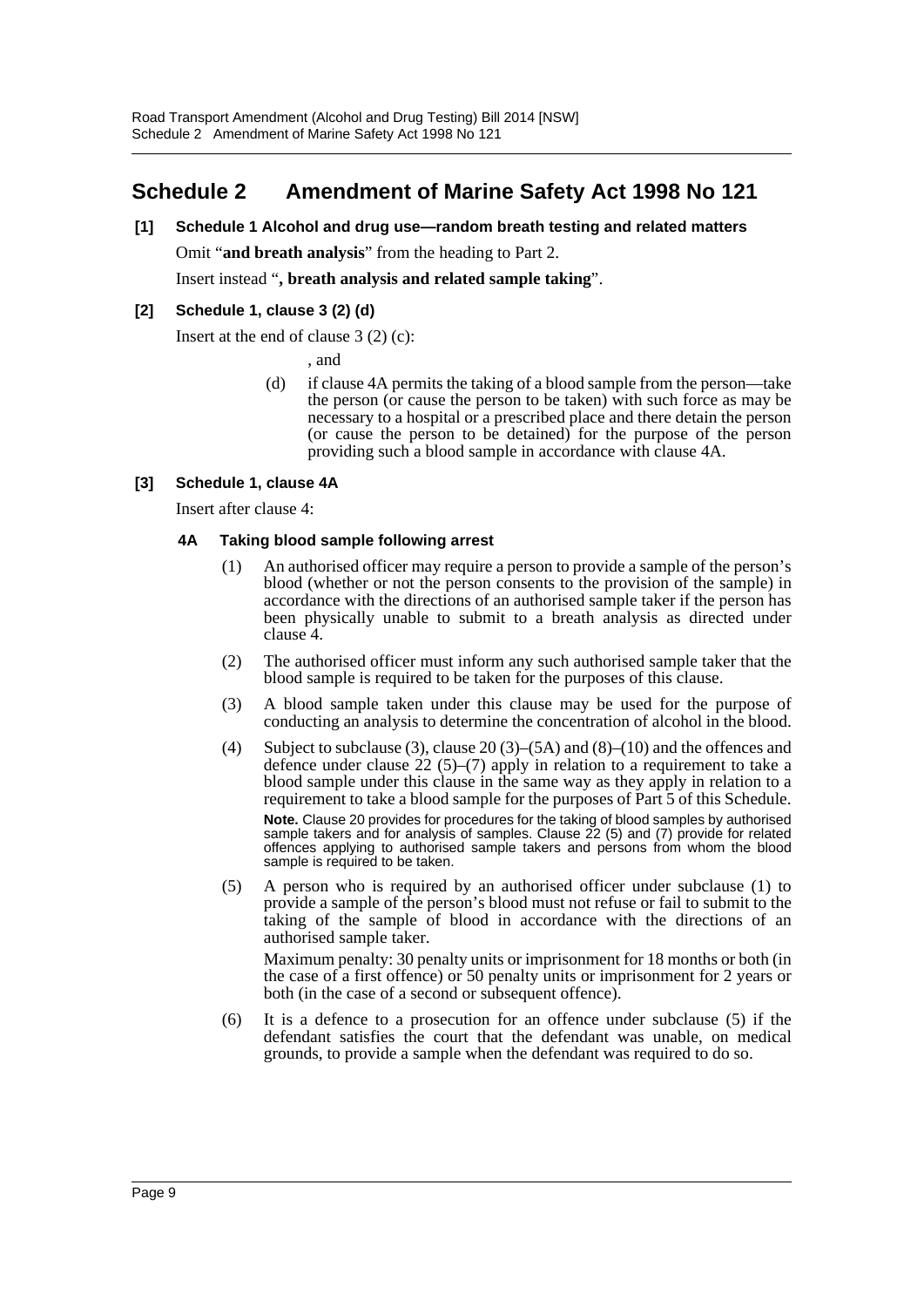## **[4] Schedule 1, clause 5 (b)**

Omit the paragraph. Insert instead:

(b) if the person is required by an authorised officer to submit to a breath analysis or provide a sample of the person's blood—between the time of the event referred to in clause  $2(1)$  or (2) in respect of which the person has been required by an authorised officer to undergo a breath test and the time when the person submits to the breath analysis or provides a sample of the person's blood.

## **[5] Schedule 1, clause 6**

Omit the clause. Insert instead:

## **6 When breath test, breath analysis or related sample taking not permitted**

An authorised officer cannot require a person to undergo a breath test, to submit to a breath analysis or to provide a blood sample:

- (a) if that person has been admitted to hospital for medical treatment, unless the medical practitioner in immediate charge of his or her treatment has been notified of the intention to make the requisition and the medical practitioner does not object on the grounds that compliance with it would be prejudicial to the proper care or treatment of that person, or
- (b) if it appears to the officer that it would, by reason of injuries sustained by that person, be dangerous to that person's medical condition to undergo a breath test, submit to a breath analysis or provide the blood sample, or
- (c) in the case of a breath test or breath analysis—at any time after the expiration of 2 hours from the occurrence of the event by reason of which an authorised officer was entitled under clause  $2(1)$  or  $(2)$  to require that person to undergo a breath test, or
- (d) in the case of a blood sample—at any time after the expiration of 4 hours from the occurrence of the event by reason of which an authorised officer was entitled under clause  $2(1)$  or (2) to require that person to undergo a breath test, or
- (e) at that person's home.

## **[6] Schedule 1, clause 7 (1) and (3)**

Omit "a medical practitioner" and "A medical practitioner".

Insert instead "an authorised sample taker" and "An authorised sample taker", respectively.

## **[7] Schedule 1, clause 7 (4)**

Omit "medical practitioner". Insert instead "authorised sample taker".

- **[8] Schedule 1, clauses 7 (7), 12 (8), 13 (1), 15 (9) and (10), 20 (9) and (10) and 33 (2)** Insert "at the direction or" after "acting" wherever occurring.
- **[9] Schedule 1, clause 9 (5) (b)**

Insert "clause 4A or" after "purposes of".

## **[10] Schedule 1, clause 11 (4)**

Insert "who is responsible" after "this Act," in paragraph (a) of the definition of *appropriate health professional*.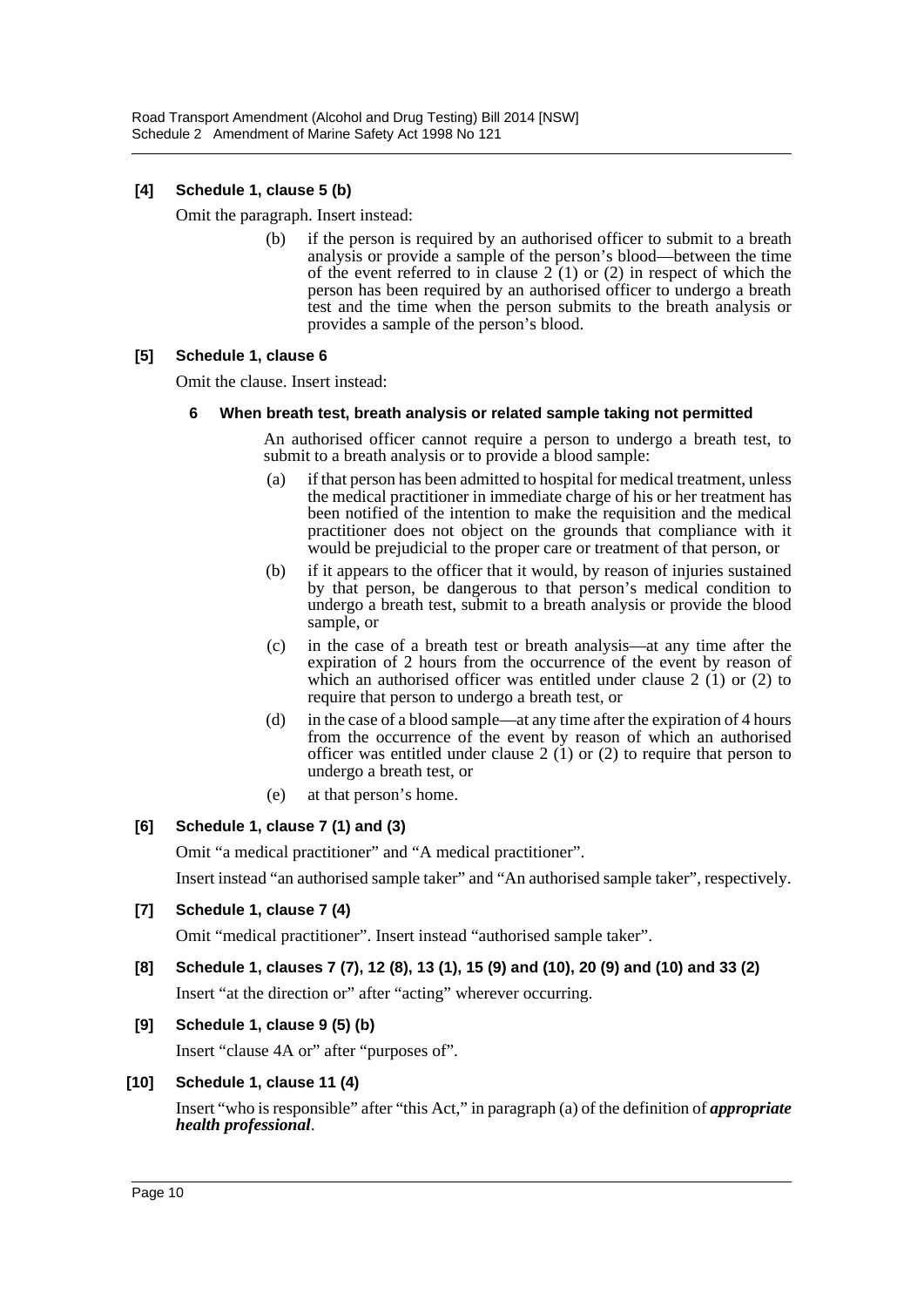## **[11] Schedule 1, clause 12 (4)**

Omit the subclause. Insert instead:

- (4) A medical practitioner who, in another jurisdiction, takes, or supervises or directs the taking of, a sample of blood:
	- (a) from a person attended by the medical practitioner in consequence of an accident in this jurisdiction, and
	- (b) in accordance with provisions of a law of that other jurisdiction that substantially correspond to the provisions of clause 9,

may arrange for a portion of the sample to be submitted for an analysis by an analyst to determine the concentration of alcohol in the blood.

## **[12] Schedule 1, clauses 15 (3)–(5) and 20 (3)–(5)**

Insert "or urine" after "blood" wherever occurring.

**[13] Schedule 1, clauses 15 (6) and (7) and 20 (6) and (7)**

Omit the subclauses.

**[14] Schedule 1, clause 15 (8)**

Omit "to whom". Insert instead "to which".

## **[15] Schedule 1, clause 15 (8)**

Omit "the analyst". Insert instead "the laboratory".

**[16] Schedule 1, clause 17 (4) (b)**

Omit ", (4), (6) or (7)". Insert instead "or (4)".

**[17] Schedule 1, clause 18 (1) (a)**

Insert "by reason of the occurrence of an event referred to in clause 2 (1) or (2)" after "Schedule".

## **[18] Schedule 1, clause 18 (2) (a)**

Omit the paragraph. Insert instead:

- (a) an authorised officer has a reasonable belief that the person may be under the influence of a drug:
	- (i) by the way in which the person is or was operating a vessel, or
	- (ii) by the behaviour, condition or appearance of the person at the time of or after the relevant event referred to in subclause (1) (a), and

## **[19] Schedule 1, note to clause 18**

Insert at the end of the clause:

**Note.** Clause 21 (c) provides for the period after the expiration of which an authorised officer cannot require a person to submit to a sobriety assessment or to provide a sample under this Part.

## **[20] Schedule 1, clause 20 (3) and (4)**

Omit the penalty provisions wherever occurring.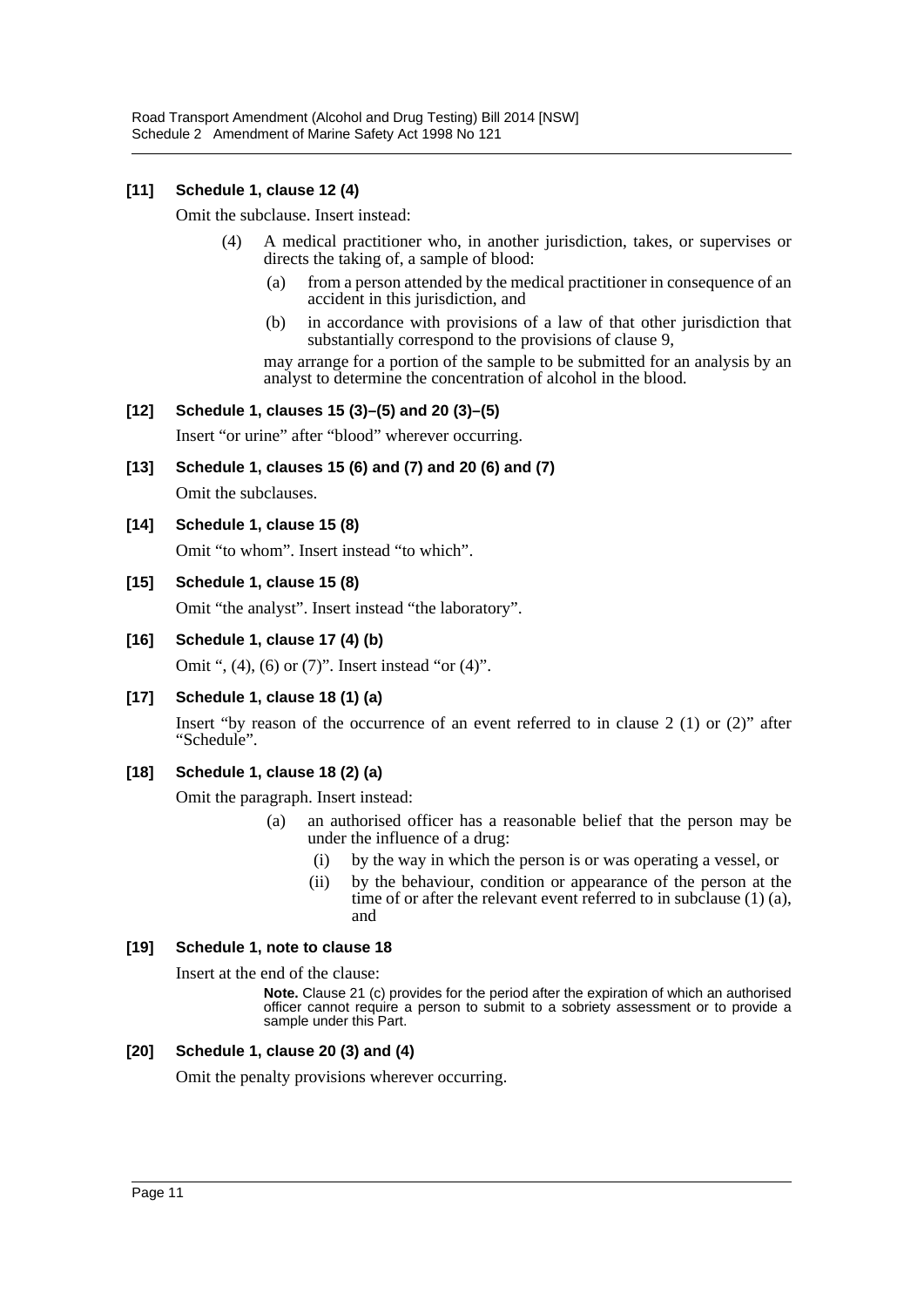## **[21] Schedule 1, clause 20 (3)**

Insert after clause 20 (3):

**Note.** A failure by an authorised sample taker to comply with any requirement made by subclause (3) may constitute an offence against clause 22 (5).

## **[22] Schedule 1, clause 20 (4)**

Insert after clause 20 (4):

**Note.** A failure by an authorised sample taker to comply with any requirement made by subclause (4) may constitute an offence against clause 22 (5).

## **[23] Schedule 1, clause 21 (c)**

Omit the paragraph. Insert instead:

(c) at any time after the expiration of 4 hours from the occurrence of the event that entitled an authorised officer under clause 2 (1) or (2) to require the person to submit to the breath test that entitled an authorised officer under clause 18 (1) to require the person to submit to a sobriety assessment, or

## **[24] Schedule 1, clause 22 (2) (b) and (c)**

Omit "referred to in clause 18 (2) (a) in respect of which the person has been required by an authorised officer" wherever occurring.

Insert instead "that entitled an authorised officer under clause 2 (1) or (2) to require the person to submit to the breath test that entitled an authorised officer under clause 18 (1) to require the person".

## **[25] Schedule 1, clause 22 (4)**

Omit the subclause. Insert instead:

(4) It is a defence to a prosecution of a person for an offence under subclause (2) (b) if the person satisfies the court that the offending thing was done more than 4 hours after the time of the event that entitled an authorised officer under clause 2 (1) or (2) to require the person to submit to the breath test that entitled an authorised officer under clause 18 (1) to require the person to submit to an assessment.

## **[26] Schedule 1, clause 27 (4) (a)–(c)**

Omit the paragraphs. Insert instead:

- (a) that he or she was an authorised sample taker who attended a specified person who attended at or was admitted into a hospital or a prescribed place as referred to in Part 2 or 3 of this Schedule,
- (b) that he or she took a sample of the person's blood in accordance with Part 2 or 3 of this Schedule, and any relevant provisions of the regulations, on the day and at the time stated in the certificate,
- (c) that he or she dealt with the sample in accordance with Part 2 or 3 of this Schedule and any relevant provisions of the regulations,

## **[27] Schedule 1, clause 27 (6) (a)**

Omit the paragraph. Insert instead:

(a) that a sample of a specified person's blood was received, on a specified day, in a container submitted for analysis under this Schedule,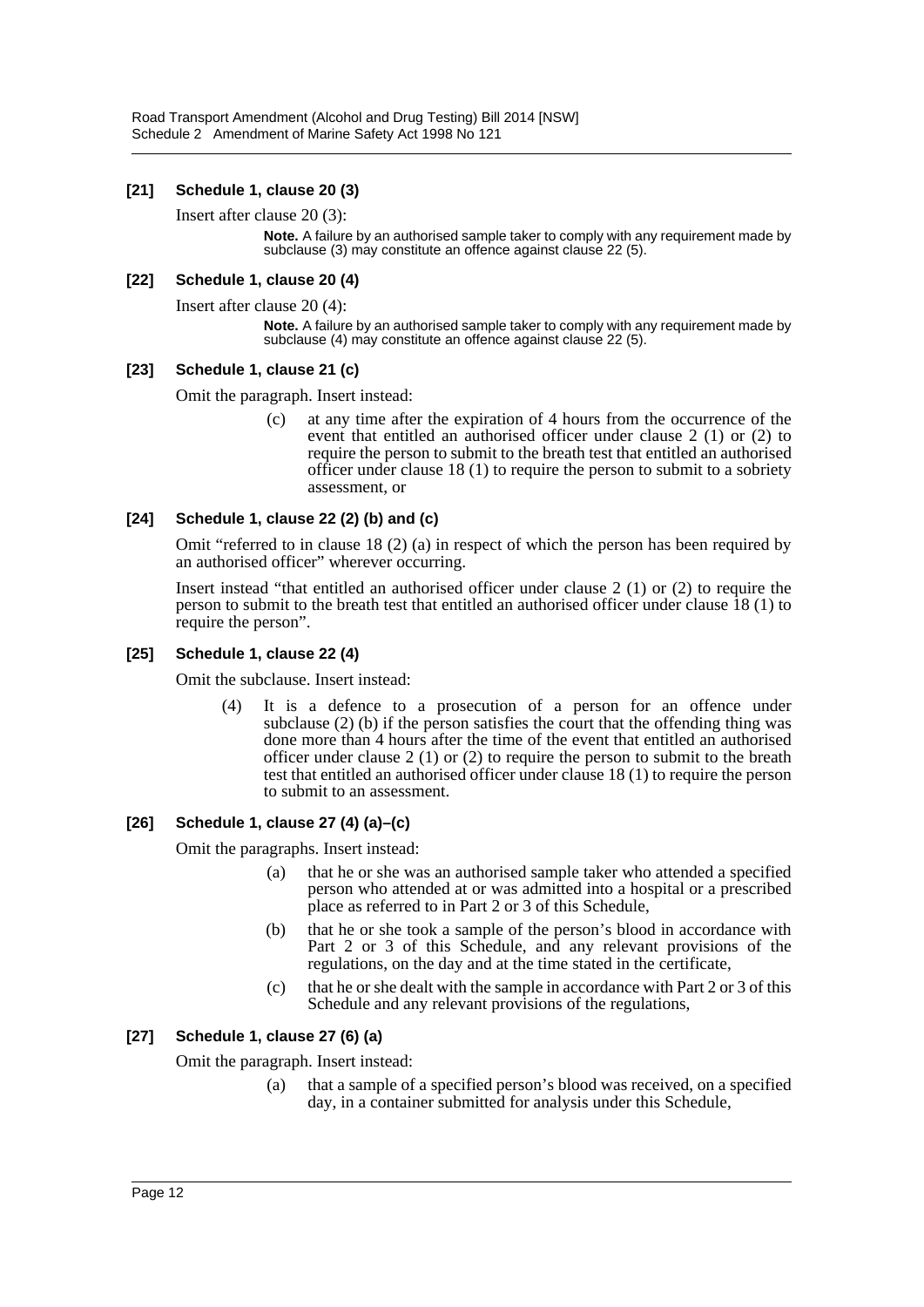## **[28] Schedule 1, clauses 27 (6) (b), (c) and (i) and 29 (3) (b), (c) and (i)**

Omit "by the analyst" wherever occurring.

## **[29] Schedule 1, clauses 27 (6) (d) and 29 (3) (d)**

Omit "the analyst carried out an analysis of the sample" wherever occurring.

Insert instead "an analysis of the sample was carried out".

## **[30] Schedule 1, clause 27 (7)–(9)**

Omit clause 27 (7). Insert instead:

- (7) In proceedings for an offence under section 24, a certificate purporting to be signed by an interstate sample taker or interstate analyst in accordance with provisions of a law of another jurisdiction that substantially correspond to the provisions of Part 3 of this Schedule is admissible and is prima facie evidence of the particulars certified in and by the certificate.
- (8) An analysis to which a certificate referred to in subclause (7) relates is taken to be an analysis under Part 3 of this Schedule.
- (9) In this clause:

*interstate analyst* means a person (however described) who analyses, or who supervised or directed the analysis of, a blood sample in another jurisdiction.

*interstate sample taker* means a person (however described) who takes, or who supervised or directed the taking of, a blood sample in another jurisdiction.

## **[31] Schedule 1, clause 29 (3) (a)**

Omit the paragraph. Insert instead:

(a) that a sample of a specified person's blood or urine was received, on a specified day, in a container submitted for analysis under Part 3, 4 or 5 of this Schedule,

## **[32] Schedule 1, clause 32 (1) and (2)**

Insert "4A (5)," after "4 (4)," wherever occurring.

## **[33] Schedule 1, clause 32 (3)**

Omit the subclause. Insert instead:

- (3) A person:
	- (a) who is required by an authorised officer to undergo a breath test by reason of the occurrence of an event referred to in clause  $2(1)$  or  $(2)$ and, as a consequence, to submit to a breath analysis, or to provide a sample of the person's blood under clause 4A, and
	- (b) who submits to the breath analysis in accordance with the directions of an authorised officer, or to the taking of a blood sample in accordance with the directions of an authorised sample taker,

cannot be charged with an offence under section 28 (1) of operating a vessel, at the time of that event, while the person was under the influence of alcohol.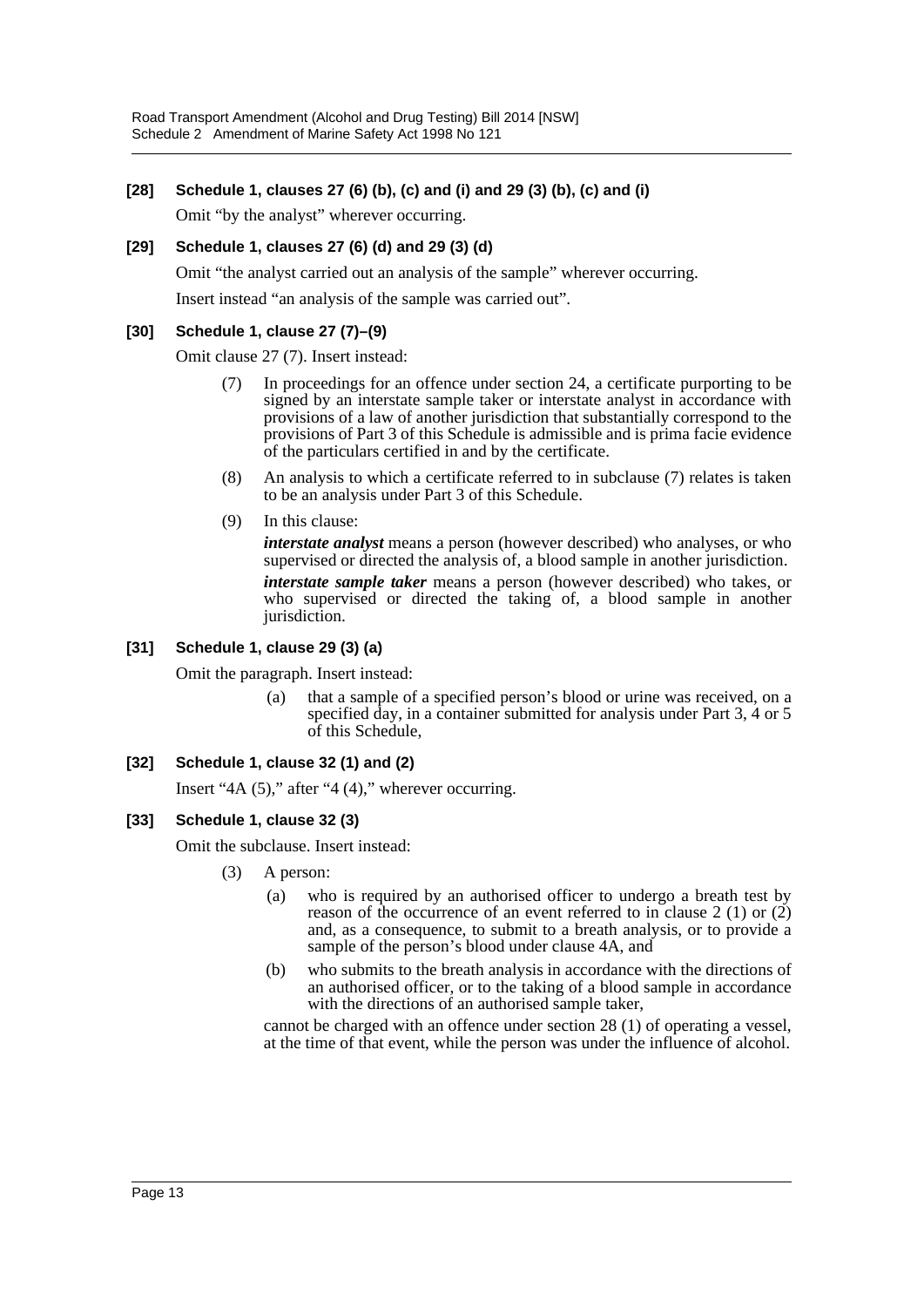## **[34] Schedule 1, clause 32 (5) and (6)**

Insert after clause 32 (4):

- (5) A person:
	- (a) who submits to the taking of a sample of the person's blood under clause 4A, or
	- (b) who is prosecuted for an offence under clause 4A (5) but who is able to establish the defence under clause 4A (6) in relation to the prosecution,

is not liable to be convicted of an offence under clause 4 (4) in relation to the person's inability to submit to a breath analysis that gave rise to the requirement to provide a blood sample.

(6) A person is not liable to be convicted of both an offence under clause 4 (4) and an offence under clause 4A (5) if the offences arose directly or indirectly out of the same circumstances.

#### **[35] Schedule 1, clause 33 (1)**

Insert "determine the concentration of alcohol or" after "analyst to".

#### **[36] Schedule 1, clause 33 (2)**

Insert "including as applied by clause 4A (4)" after "20 (9)".

#### **[37] Schedule 4 Savings, transitional and other provisions**

Insert at the end of the Schedule with appropriate Part and clause numbering:

## **Part Provisions consequent on enactment of Road Transport Amendment (Alcohol and Drug Testing) Act 2014**

#### **Definition**

In this Part:

*amending Act* means the *Road Transport Amendment (Alcohol and Drug Testing) Act 2014*.

#### **Application of certain amendments relating to procedures for taking urine samples**

The amendments made to clauses 15 (5) and 20 (5) of Schedule 1 by the amending Act apply only in relation to a sample of urine taken after the commencement of those amendments.

#### **Notification by authorised officer before analysis of sample relating to fatal accident**

A notification under clause 15 (8) of Schedule 1, before its amendment by the amending Act, is taken to be a notification under that provision as amended, in relation to an analysis of a sample to which the notification relates carried out after the commencement of the amendment.

#### **Application of amendment relating to sobriety assessments**

Clause 22 (4) of Schedule 1, as substituted by the amending Act, applies only in relation to an offence committed after the commencement of that substitution.